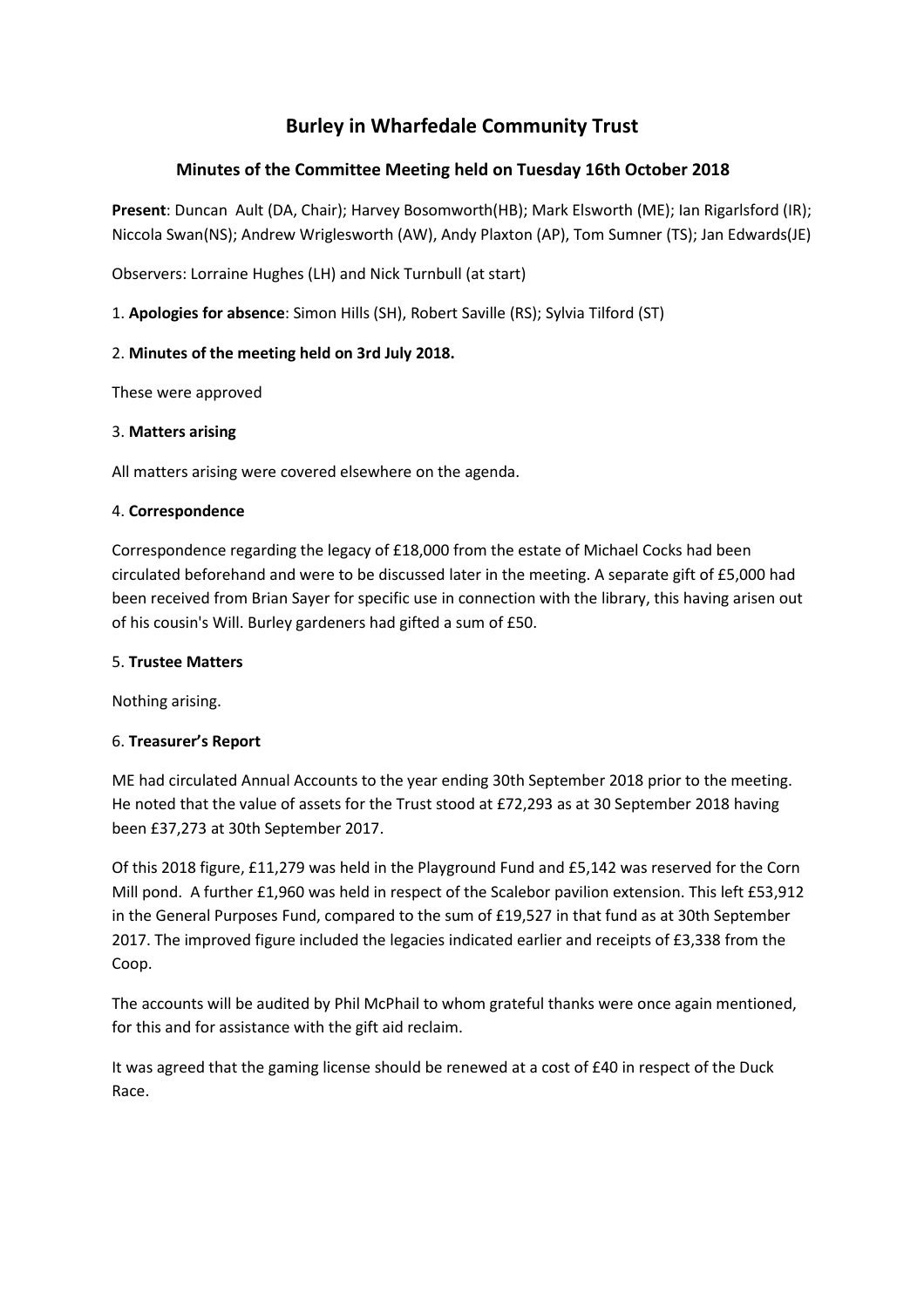#### **7. Scalebor Park**

By way or reminder DA confirmed that the main contractor for maintenance at Scalebor was Greenbelt who in turn subcontracted certain responsibilities to BWCT who in turn subcontracted these responsibilities to HGM. A new service agreement needs to be put in place between BWCT and Greenbelt to run for the next 5 years. Greenbelt does however provide yearly orders for work on the grounds, though there was some doubt as to the period of notice required for Greenbelt to terminate the overall agreement. This aspect to be included in the renegotiation. DA

**Pavilion:** DA reported that a good deal of work had now been done to renovate and redecorate the building by Burley Trojans. It had been provisionally decided also to create some extra car parking toward the road to go toward meeting the extra demand on Saturday and Sunday's. The question of who would pay for this was still to be discussed and agreed.

The pavilion has been booked for the Burley run on the 10th of November.

**Grounds:** The contractual position was explained by DA as above.

#### **8. Legacies**

The Michael Cocks and Brian Sayer legacies had been mentioned and it was suggested by RS and ME that BWCT should look toward creating a lasting memorial supported by appropriate signage in respect of whatever project or projects that were supported my these donations.

Some initial ideas for use of these monies were:-

- to assist the Cricket Club in meeting the cost of storm damage to the fence.
- Further Park equipment for the children of the village
- Books for library (again with a focus on children)
- Funding for activities of older children focussing on a place for them to gather (see AOB below)
- Improvement of facilities at the Recreation Ground
- Provision of a new skate park (with the new cost thought to be in the region of £60,000)
- Provision of a running track

#### **9. Playground update phase 2**

**Roundabout:** DA mentioned that this particular piece of equipment did not function properly in its present position and ought to be removed or relocated within the playground. This would also assist in creating space for the intended zip wire (see below)

**Zip wire:** The removal or relocation of the roundabout would free up the 30 metre space needed to establish the proposed zip wire. DA reported that the BPC were in favour of this idea. In conjunction with this proposal BPC would be asked to assist in provision of a hard surface for the area where the exercise equipment is located. Once again, as in the July meeting, the quality of this equipment was questioned.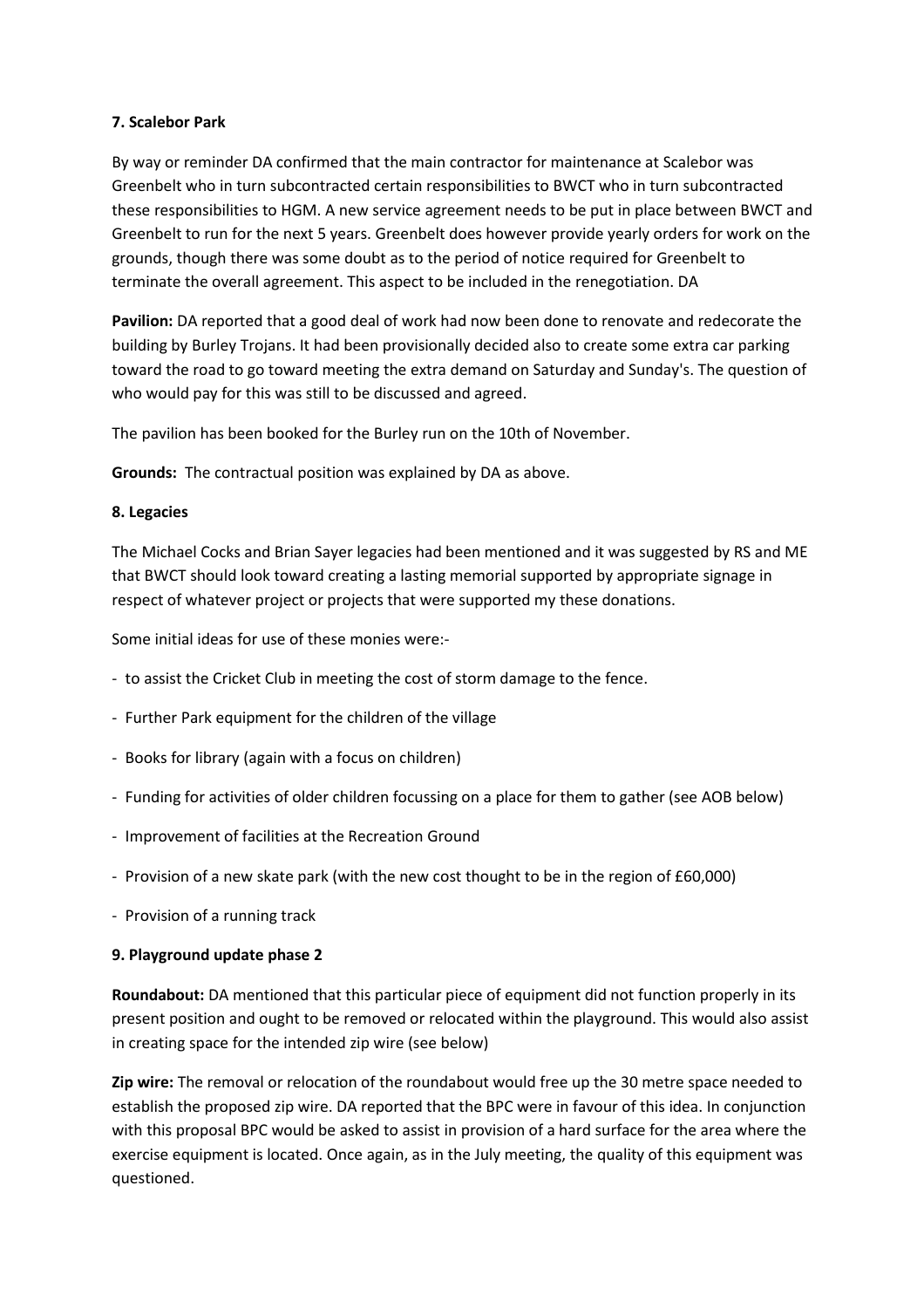MUGA : the idea of a Multi Use Games Area was raised. A suggestion as to location was in the vicinity of the Cricket Club, possibly with the provision of flood lights?

#### 10**. Membership**

#### **Membership for 2018-19**

DA reported that there were 815 members so far this year which was a record. It was suggested that the better membership system had assisted although PayPal had been an ongoing negative issue. 45 members/families had not yet renewed.

#### **Membership Secretary**.

A new one is still needed and DA has someone who is interested to take on the post.

#### **11. Marketing: general publicity, especially for events.**

The committee had met and is next due to meet in mid November to discuss the Christmas market. Suitable press release and online and video publication would be considered

New brochures were to be ordered for use at forthcoming events and appropriate quotes were to be obtained for a batch. It was agreed that the leaflets should be depersonalised as much as possible to ensure they remained up to date as long as possible.

#### **12. Burley Website**

HB had circulated a summary of usage data prior to the meeting. Malcolm Fisher was again thanked for his help with the website and assistance with the membership renewal facility.

Malcolm is to make relevant passwords and other relevant information available in case he is unable to assist at any future point. The website already contains features that enable it to be 'self managing'.

#### **13. Christmas Lights and Christmas Market: update**

#### **Lights**

These will be as in previous years. The person 'switching on' on 1st December to be confirmed.

A choir and a ukulele group had been confirmed.

Trustees would as usual be needed to assist with the collecting buckets.

BPC is to contribute £500 for which grateful thanks was mentioned.

#### 14. **Christmas Market organisation**

NS confirmed that all was in place and 24 stall holders had signed up.

In terms of publicity, Facebook will be used to promote the event and if required a Twitter account can also be set up. HB is organising banners.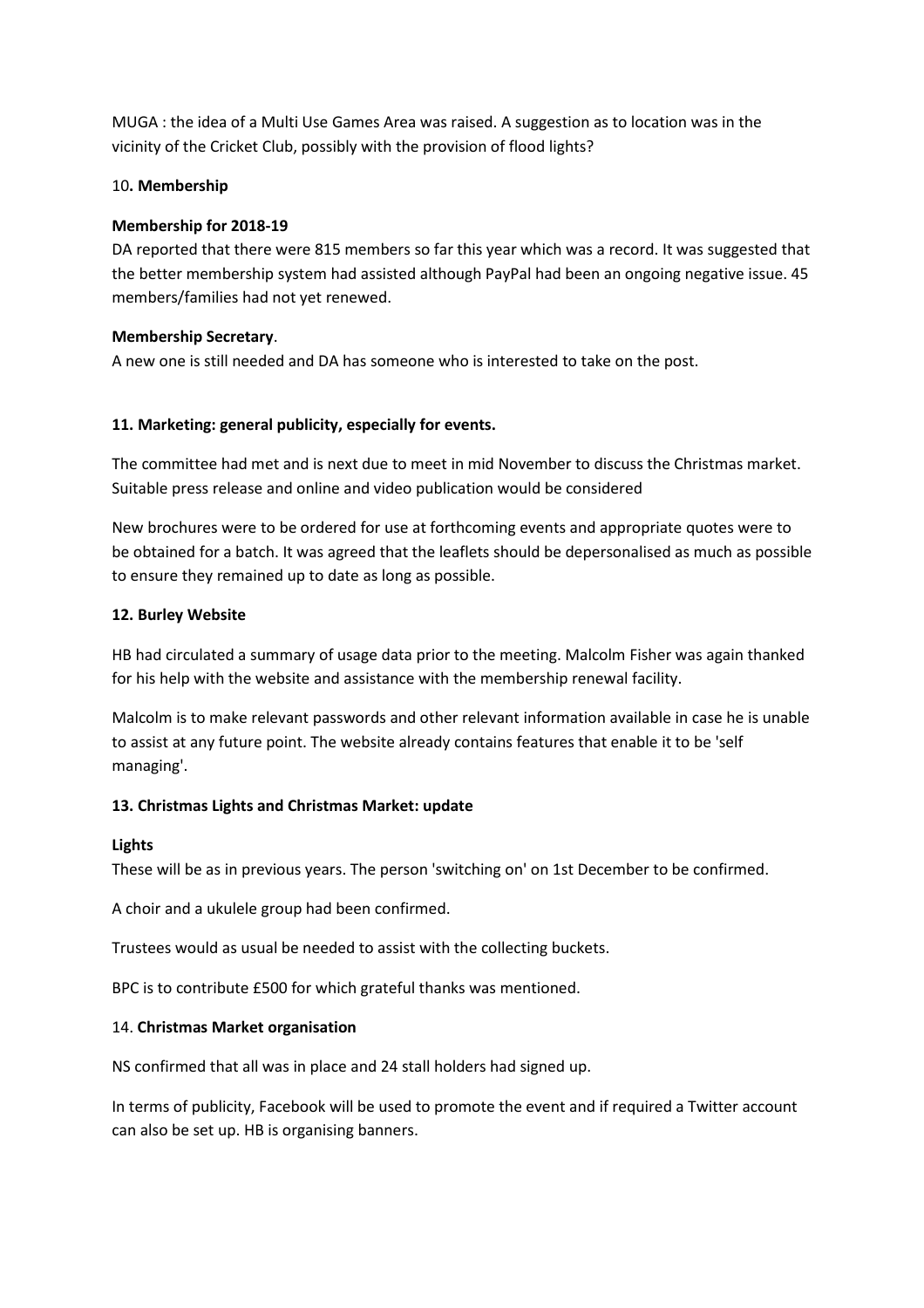Appropriate notifications have been given regarding road closures with local bus companies also informed. The help of a trained traffic management volunteer has been secured.

The event will run from 2pm to 5.30pm, with the light switch on at 4.30pm. The craft market will run from 1pm to 5pm.

# **15. Burley Painting**

This will be part of the craft market/exhibition. In the meantime, the artist Ian Middleton will be in the Library every Thursday, until the switch on, between 2 and 4pm.

# **16. The Roundhouse: update**

This has officially been handed back to the Parish Council, with effect from September 1st. The locks have been changed. The position in relation to payment of rent by BWCT for use needs clarification. DA.

# **17 Pudding Tree garden/ Jubilee Garden: updates**

Nothing to report.

# **18. Fountain of Life area**

Nothing to report

# **19. Hanging baskets and tubs**

The tubs still looked good but would be removed when the Christmas lights were put up.

# **20. Corn Mill Pond**

The pond tenant, Steve Carruthers, had been in contact with the Environment Agency whose report and advice was awaited.

# **21. Youth provision**

In addition to other ideas mention, the idea of creating a running track around the recreation ground was mentioned and would be considered further.

# **22. AOB**

A request had been received from Walkers are Welcome for a donation of £350 for work in relation to a footpath between Burley Woodhead and Stead Lane. The society had already raised £4,700 toward the project. It was agreed that the request would be met in full.

DA mentioned that the wall outside the Roundhouse was in need of repair and a provisional suggestion was that the overall cost of around £1,500 would be met equally by BWCT, BPC and the Burley Gardeners. It was agreed that any such work needed to be coordinated with any other works at the Roundhouse.

LH, who was still in attendance as an observer, put forward a general proposal for the establishing of a gathering place for young people (teenagers) in the village.